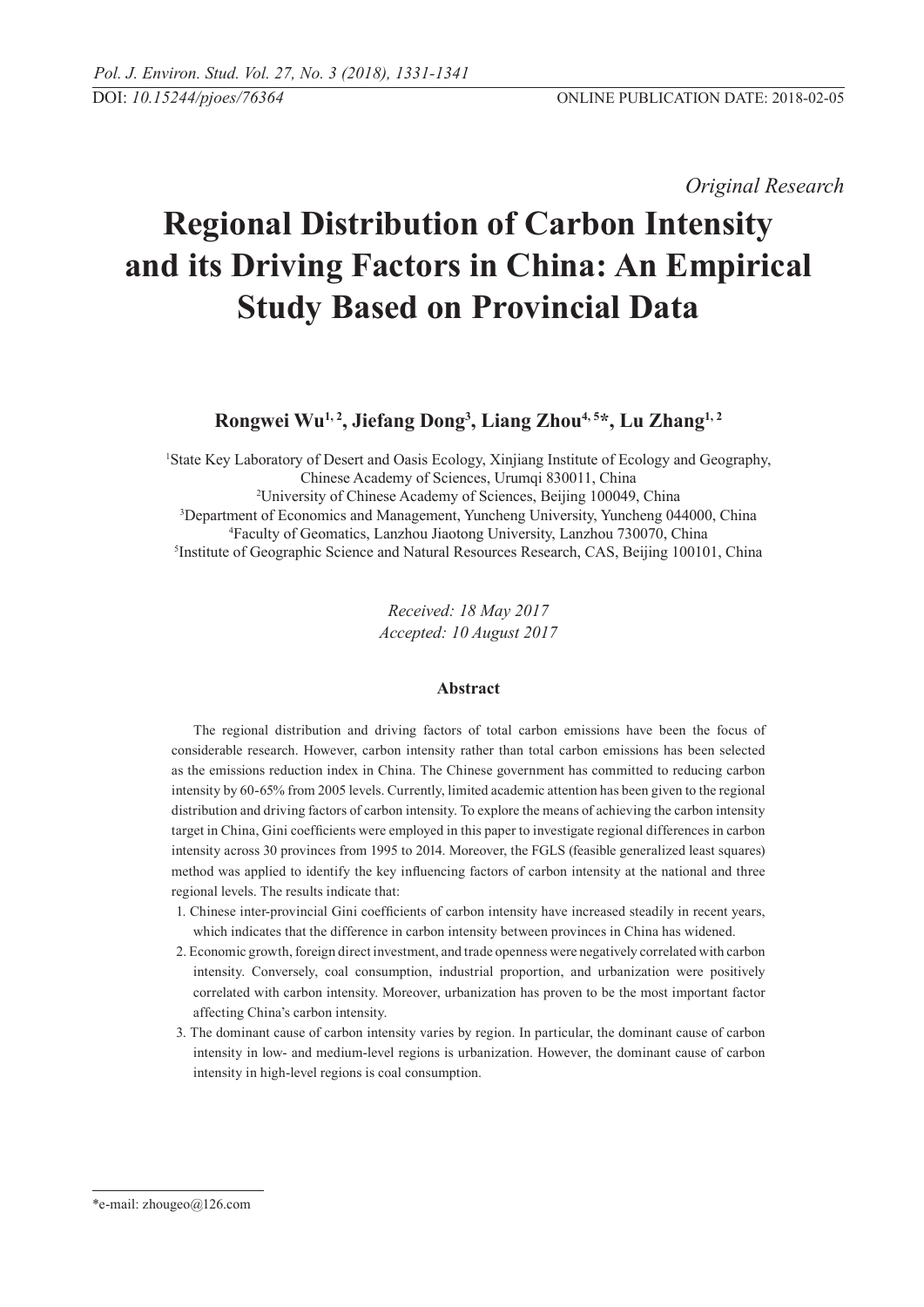4. Based on these empirical findings, policy recommendations to reduce carbon intensity were proposed. In summary, the improvement of urbanization quality in both low- and medium-level regions is urgently needed. However, optimizing the energy structure is essential to carbon intensity reduction in high-level regions.

**Keywords**: carbon intensity, Gini coefficient, panel date analysis, FGLS, China

#### **Introduction**

Carbon dioxide is a significant factor contributing to global climate change, and the reduction of carbon dioxide emissions has therefore become a common goal for the international community dedicated to addressing climate change on a global scale [1]. In 2014 China produced 28.06% of global carbon dioxide emissions [2]. As a responsible developing country, China has made a commitment to the world that its carbon dioxide emissions will peak in 2030, after which carbon dioxide emissions per unit of GDP (also referred to as carbon emission intensity) will be reduced 60-65% of 2005 values [3]. This goal has been reallocated to each province by setting up more specific targets. However, China is a vast country with marked regional differences in energy consumption among provinces [4-5]. Moreover, these regional differences pose a serious challenge to meeting the scheduled carbon emissions goal [6-7]. A better understanding of carbon emissions intensity (CI) and its driving factors among provinces will contribute to developing scientific and practical emissions reduction policies to achieve China's CI goal.

Previous literature mainly focused on two aspects of CI: regional differences and driving factors. Some researchers have argued that energy intensity (EI) can represent most information in CI. Hence, there has been sufficient research focusing on the regional differences in EI, drawing many meaningful conclusions. These studies can be broadly divided into two general types. Indexes, including degree of concentration (the Gini and Theil), are used by the first type to analyze the inequality of EI [8-14]. For instance, by utilizing the Theil index and its decomposition by group, Duro [10] studied inequality in energy intensity in 1990-2011 and found that generalized reduction in energy intensities on a global level coincided with an improvement in their international equality. Since then, Theil's second measure has been used by Alcantaraa and Duro [13] for analyzing international energy intensity differences between OECD countries. Furthermore, this study examined the contributions of different groups of countries to this inequality. A similar study was also conducted by Yue et al. [15]. The second research type focuses on the convergence on energy intensity [16-20]. One example of such scholarship is the research by Burnett and Madariaga [19], who extends a neoclassical growth model and examines the implications for convergence in economic growth and energy intensity across U.S. states. They found strong evidence of convergence in energy intensity among a set of advanced economies. Moreover, Herrerias [21]

investigated the convergence process of EI on a global scale over the period 1971-2008, finding that developing countries converge at higher energy intensity ratios, while in the case of developed countries there are at least two convergence groups. Similar studies were also undertaken in China by Zhao et al. [17], who found that CI were converging in Chinese provinces. Overall, only limited academic attention has been given to regional differences in CI.

With regard to the driving factors of CI, research is increasingly being conducted in different countries and regions. Various methods have been used to examine these factors: the LMDI method [22-24], the IDA method [25-26], the IPAT model [27], and the STIRPAT model [28] being the most popular. The decomposition method is an important tool employed in exploring the determinants of carbon intensity. Using the LMDI method, Zhang et al. [22] explored the driving factors of CI in 29 Chinese provinces and found that energy consumption intensity played an important role in the rapid decrease in CI from 1995 to 2012. Similar studies were also undertaken in Portugal by Robaina Alves and Moutinho [29]. Compared with the LMDI decomposition method, regression analysis and comparative analysis provide comprehensive results about each factor. Based on an improved STIRPAT regression model, taking China as an example, Wang et al. [28] investigated key factors affecting CI at the national level and at eight economic regional levels in China. They found that there were obvious differences in regional development; in different regions, the relationship between the variables is different. Therefore, each region should pay heed to its own particular characteristics.

As mentioned above, most previous literature considers energy intensity instead of carbon intensity as the research object, which weakens its utility for policy implications in China. Moreover, much literature focuses separately on the regional differences or influencing factors of CI. Limited research has combined the regional differences with the driving factors of CI. In addition, the majority of research has divided China using three economic regions, ignoring the significant disparity of CI among provinces. To overcome these shortcomings, this article first calculated the Gini coefficients of CI in 30 provinces in China during 1995-2014. Then the 30 provinces were ranked and divided into three groups: low-, medium-, and high-level regions. Finally, by using the FGLS method based on panel data, this paper further investigates the factors affecting CI at the national and three regional levels.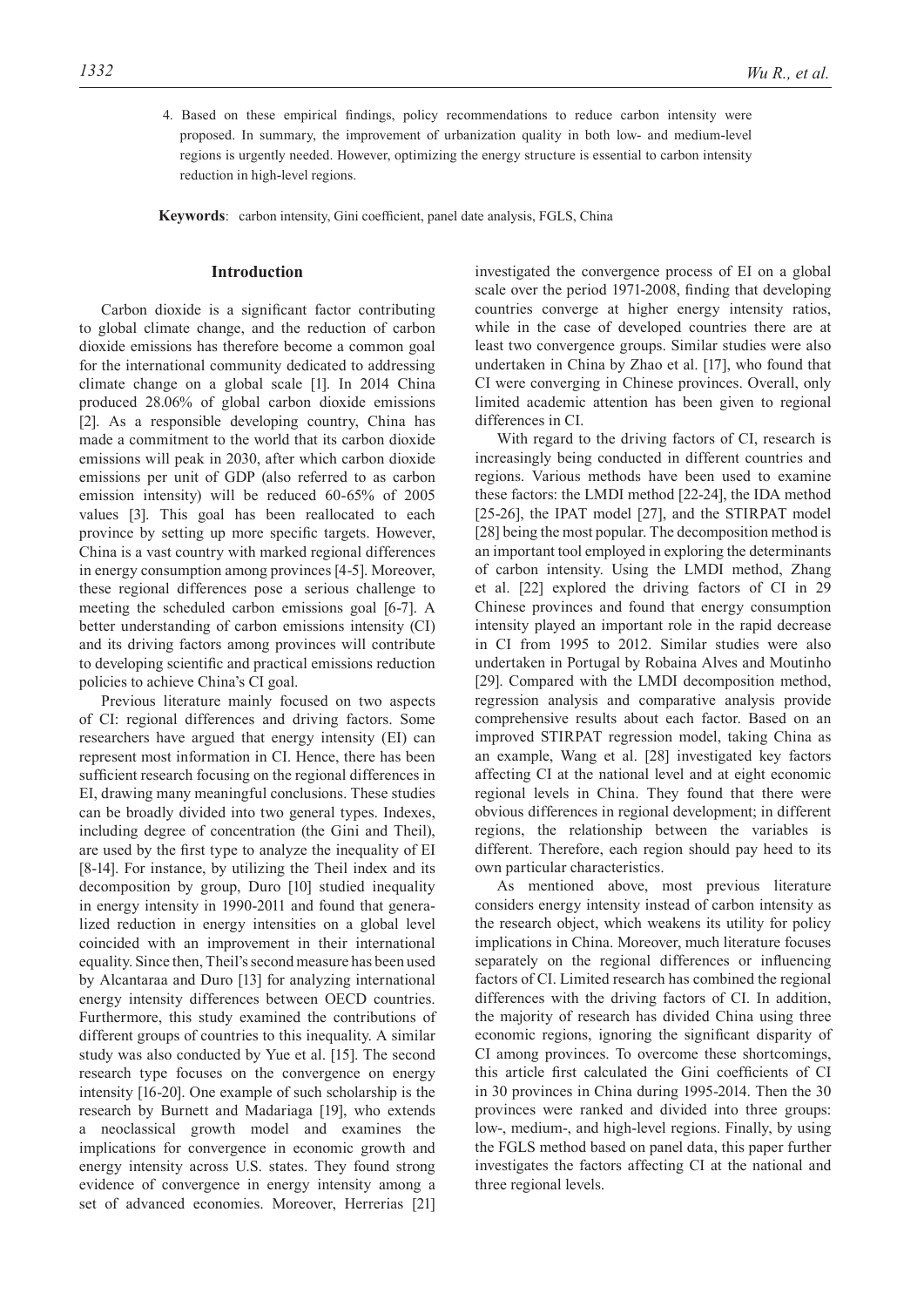#### **Materials and Methods**

#### Regional Differences in Carbon Intensity

Measuring regional differences in the CI of fossil energy consumption is the first step in researching carbon intensity reduction. There are several ways to examine regional differences in CI, such as the Theil index, coefficient of variation (CV), and Gini coefficient (Gini) – with each method having pros and cons. Therefore, this paper measured the dispersion and concentration of CI by combining CV with Gini [30]. The formulas for the CV and Gini coefficient are as follows:

$$
CV = \frac{\sqrt{\sum_{i=1}^{n} (y_i - \mu)^2 / n}}{\mu}
$$
 (1)

$$
G = \frac{1}{2n^2\mu} \sum_{i} \sum_{j} \left| y_i - y_j \right| \tag{2}
$$

...where  $y_i$  is the CI in province  $i$ ,  $\mu$  denotes the national average CI, and n represents the number of provinces.

## Panel Unit Root Tests

Regression conducted in relation to non-stationary variables may produce spurious regression [31]. As such, the balanced panel data should be subjected to a unit root test to prove the stationarity of the variables. Panel unit root tests are widely used because they are more powerful than tests based on normal time series and cross-sectional data [32]. The methods for unit root testing panel data include the LLC, IPS, ADF, PP, and Hadri tests [28].

#### Panel Co-Integration Tests

The Pedroni and Kao tests are typically carried out to test co-integration relationships among variables for panel data [32]. These two approaches have good performance when testing time sequences over a short period. The null hypothesis of the Pedroni and Kao tests is that there is no co-integrational relationship between variables.

#### Model of Driving Factors

The IPAT (impact = population  $\times$  affluence  $\times$ technology) identity was first proposed in the early 1970s. It is widely utilized and has been regarded as an easily understandable framework for analyzing the influence of human factors on the environment. It can be described with the following equation:

$$
I = PAT \t\t(3)
$$

…where I represents the environmental pressure indicator (i.e., CI in this study), P is the total population, A indicates the average affluence, and T refers to the level of technological development.

However, the obvious flaw of the IPAT model is that it can only analyze a limited number of variables. To overcome its disadvantages, York et al. [33] reformed the IPAT model into a random form and established the STIRPAT (stochastic impacts by regression on population, affluence and technology), which is described as:

$$
I = a Pb Ac Td e
$$
 (4)

…where a is a constant term; I, P, A, and T have the same meanings as those in Eq. (3); b, c, and d are the exponential terms of P, A, and T, respectively; and e is the error term of the model.

The STIRPAT model is a multivariable nonlinear model and is often used in double logarithmic form:

$$
In I = a + bln(P) + cln(A) + dln(T) + e \quad (5)
$$

Because the STIRPAT model can be expanded to include more influencing factors, this method became a well-known technique that was widely used to explore the influencing factors of the environment. Depending on different research needs and targets, the STIRPAT model allows for the introduction of additional factors to carry out different kinds of empirical research. Considering the characteristics of energy consumption in China and learning from relevant research, we expanded the STIRPAT model by incorporating GDP per capita [34], proportion of industries [11], coal consumption [3], urbanization level [3], foreign direct investment [28], and trade openness [11] into the model. Then the STIRPAT model in this study was described as follows:

$$
InCI = a + bln(EI) + ch(SI) + dln(CP) +\nfln(URL) + gln(TO) + hln(FDI) + e
$$
\n(6)

…where CI is the carbon intensity that indicates the impact on the environment, EL refers to the GDP per capita and is introduced to analyze the influence of economic growth on environmental pressure, SI is the share of industrial value-add in the GDP and is introduced to study the influence of industrial structure change on CI, CP is the proportion of coal consumption and is used to study the influence of energy structure change on CI (because coal has the highest carbon emissions coefficient among all primary energy sources), and UL represents urbanization level and is used to study the influence of urbanization on CI. Two additional factors, namely TO (total import and export volume in overall GDP) and FDI (foreign direct investment in overall GDP) are used to study the influence of trade liberalization on CI. In Eq. (6), a is a constant; b, c, d, f, g, and h are coefficients of each variable; and e is the random error term.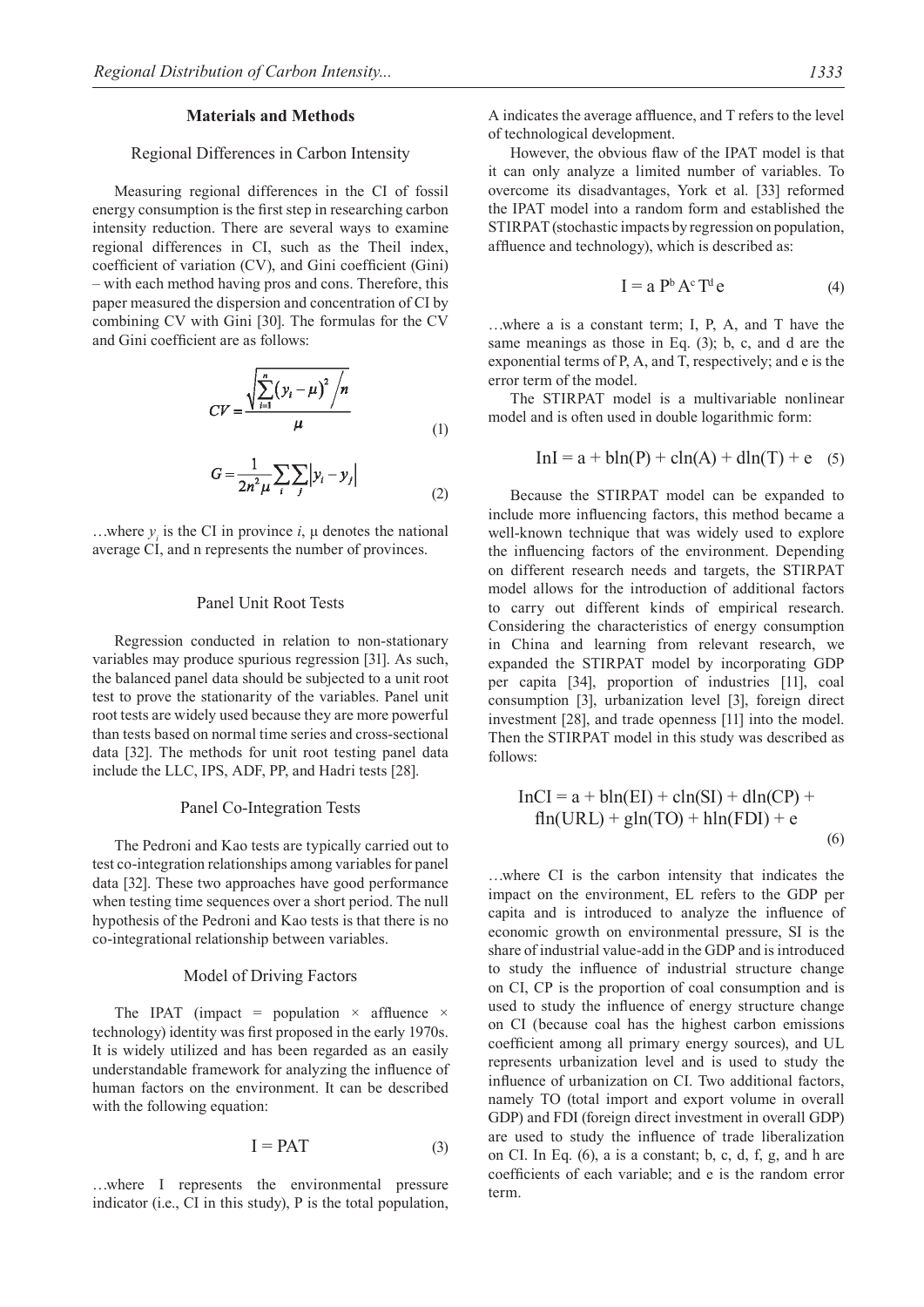| Symbol         | Variable                  | Unit            | Mean      | Std. Dev  | Min      | Max       |
|----------------|---------------------------|-----------------|-----------|-----------|----------|-----------|
| <b>CI</b>      | Carbon emission intensity | $t/10.000$ Yuan | 0.41      | 0.31      | 0.08     | 2.44      |
| EL             | Economic level            | Yuan/person     | 18,632.44 | 15,550.10 | 2,316.35 | 88,853.60 |
| IP             | Industry proportion       | $\frac{0}{0}$   | 45.19     | 0.08      | 19.74    | 59.05     |
| CP             | Coal proportion           | $\frac{0}{0}$   | 62.85     | 0.15      | 14.26    | 90.44     |
| <b>URL</b>     | Urbanization level        | $\frac{0}{0}$   | 45.73     | 16.07     | 20.39    | 89.61     |
| T <sub>O</sub> | Trade openness            | $\frac{0}{0}$   | 30.93     | 0.39      | 0.34     | 205.12    |
| <b>FDI</b>     | Foreign direct investment | $\frac{0}{0}$   | 3.10      | 3.12      | 0.05     | 24.25     |

Table 1. Statistical description of variables in China, 1995-2014.

#### Data Description

In this paper, the study period ranges from 1995 to 2014. CI is total carbon emissions divided by GDP. The data on carbon emissions used in this research was derived from the International Energy Agency (IEA) [2]. Because  $CO<sub>2</sub>$ emissions data for each province in China are released neither by the IEA nor the Chinese Bureau, we calculated the CO<sub>2</sub> emissions in each province based on the method proposed by Yue [15]. Moreover, we selected GDP per capita to indicate economic level. The urbanization level was calculated by dividing the urban population by total population. Data related to the industry proportion were calculated by dividing industry-added value by overall GDP. Meanwhile, the coal proportion is the ratio of coal consumption to total primary energy consumption. Foreign direct investment and trade extroversion are the proportion of actual use of foreign direct investment and total import and export volume in GDP, respectively. All the data for GDP, total population, industry-added value, and total import and export volume were obtained from the China Statistical Yearbook (1996-2015) [35] and the data on foreign direct investment came from the China Statistical Yearbook of Commerce (2015) [36]. The panel data used in this research was selected from 30 provincial statistical yearbooks in China (except for Tibet, Hong Kong, and Macao; note that Chongqing was established in 1997, so the data for Chongqing in 1995 and 1996 were back-calculated using its average growth rate [28]). To eliminate the effects of inflation on GDP, this research used GDP at 1995 levels. The statistical descriptions of



Fig. 1. CI of China 1995-2014.

all variables in this research are shown in Table 1. Means of CI, EL, IP, CP, URL, TO, FDI are 0.41 t/10,000 yuan, 18,632.44 yuan/person, 45.19%, 62.85%, 45.73%, 30.93%, and 3.10%, respectively, among which CI ranges from 0.08 t/10,000 yuan to 2.44 t/10,000 yuan. EL ranges from 2,316.35 yuan/person to 88,853.60 yuan/person. FDI has



Fig. 2. Regional distributions of carbon intensity in: a) 1995 and b) 2014.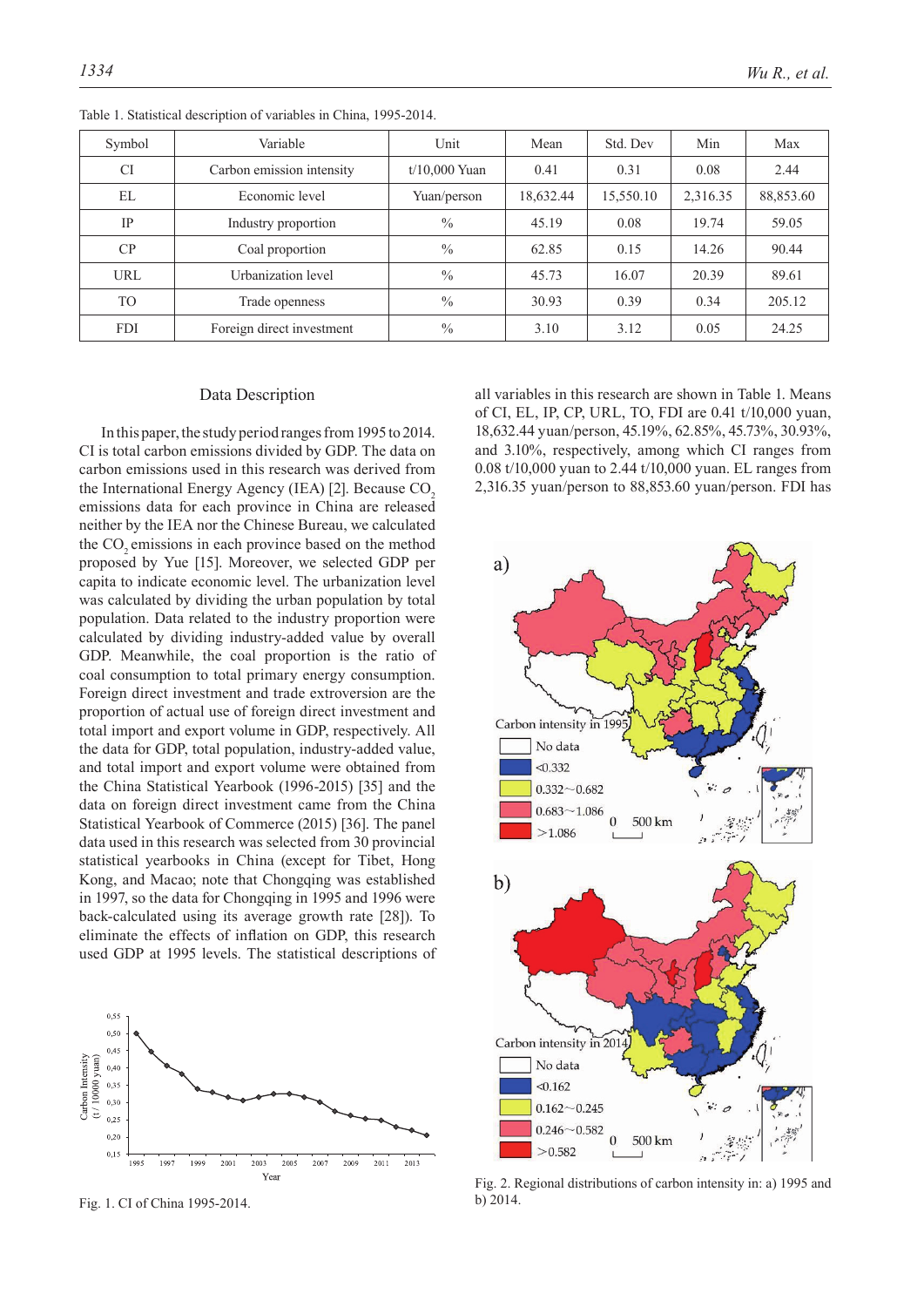

Fig. 3. Average CI of each province in China during 1995-2014. (in 1995 figures).

a minimum range of 19.74% to 59.05%, while TO has a maximum range of 0.34% to 205.12%.

## **Results and Discussion**

# Changes in CI of China

The CI in China over the period 1995-2014 has been calculated as shown in Fig. 1. The horizontal axis represents the year while the vertical axis represents the CI. The values of CI in China decreased from 1995 to 2014. Specifically, China's CI has declined from 0.501 10,000 ton (tc) per 10,000 yuan in 1995 to 0.204 tc per 10,000 yuan in 2014, with an annual growth rate of -4.62%. In terms of an evolutionary trend in CI variation, the whole 20 years can be divided into three phases: 1995-2002, 2002-08, and 2008-14. Changes in CI were markedly different in each of these three phases. During the first period, China's CI dropped at an annual rate of 6.79%; in the second period, China's CI increased from 2002 to 2005 and then decreased at an annual rate of 3.09%; during the third period, China's CI decreased steadily at an annual rate of 6.91%.



Fig. 4. Three regions with different grades of CI.

# Distribution of Carbon Intensity among Provinces in China

The spatiotemporal CI dynamics in China for 1995- 2014 are mapped in Fig. 2. CI was classified into four groups using the Jenks Natural Breaks Classification method [37], which is done by seeking to minimize the average deviation from the class mean while maximizing the deviation from the means of the other groups. Great disparities in CI have been identified in China, as shown in Fig. 2. In 1995 the CI in Shanxi was largest, exceeding 2.440 tc per 10,000 yuan, which is approximately 23.05 times the CI in Hainan, whose CI was lowest at approximately 0.106 tc per 10,000 yuan. With regard to the main groups of CI in this year, there are eight provinces in the first group, 15 in the second group, and six in the third group, with Cis of 0.683-1.086, 0.333-0.682, and <0.332, respectively.

In 2014 Ningxia, Shanxi, and Xinjiang ranked as the top three, and the values of CI in these three provinces were 1.322, 0.856, and 0.707 tc per 10,000 yuan, respectively. Moreover, the CI of Ningxia was 16.11 times larger than that of Beijing. At this time, the CI in 21 provinces, mainly located in Southeast China, was not more than 0.332 tc per 10,000 yuan. In contrast, provinces in northwestern China generally had higher CI values. In general, the provinces with low CI were usually located in southern China, while those with high CI were mainly located in northwestern China.

Furthermore, the average CIs of 30 provinces during 1995-2014 are illustrated in descending order in Fig. 3. Average CI varied greatly among different provinces in China. Specifically, Shanxi, Ningxia, and Guizhou ranked as the top three for average CI. Conversely, Hainan, Fujian, and Guangdong had the lowest average CI. In particular, Shanxi's average CI was 10.17 times larger than Guangdong's. Considering the research objective of this paper, we improved the classification method that was adopted by Chen [4]. To be specific, we used CI instead of energy consumption per capita as the indicator and divided 30 provinces into three regions: low- , medium-, and high-level. The results of this grouping are (Fig. 4):

- Low-level CI provinces: Chongqing, Hunan, Beijing, Shanghai, Jiangsu, Guangxi, Zhejiang, Hainan, Fujian, and Guangdong.
- Medium-level CI provinces: Jilin, Heilongjiang, Yunnan, Henan, Anhui, Hubei, Tianjin, Shandong, Sichuan, and Jiangxi.
- High-level CI provinces: Shanxi, Ningxia, Guizhou, Inner Mongolia, Gansu, Xinjiang, Hebei, Liaoning, Qinghai, and Shannxi

Fig. 4 shows that provinces with low average CI were usually located in southeastern China, whereas the provinces with high average CI were mainly distributed in northern China. These three regions will be used to identify the influencing factors of CI separately on the basis of panel data.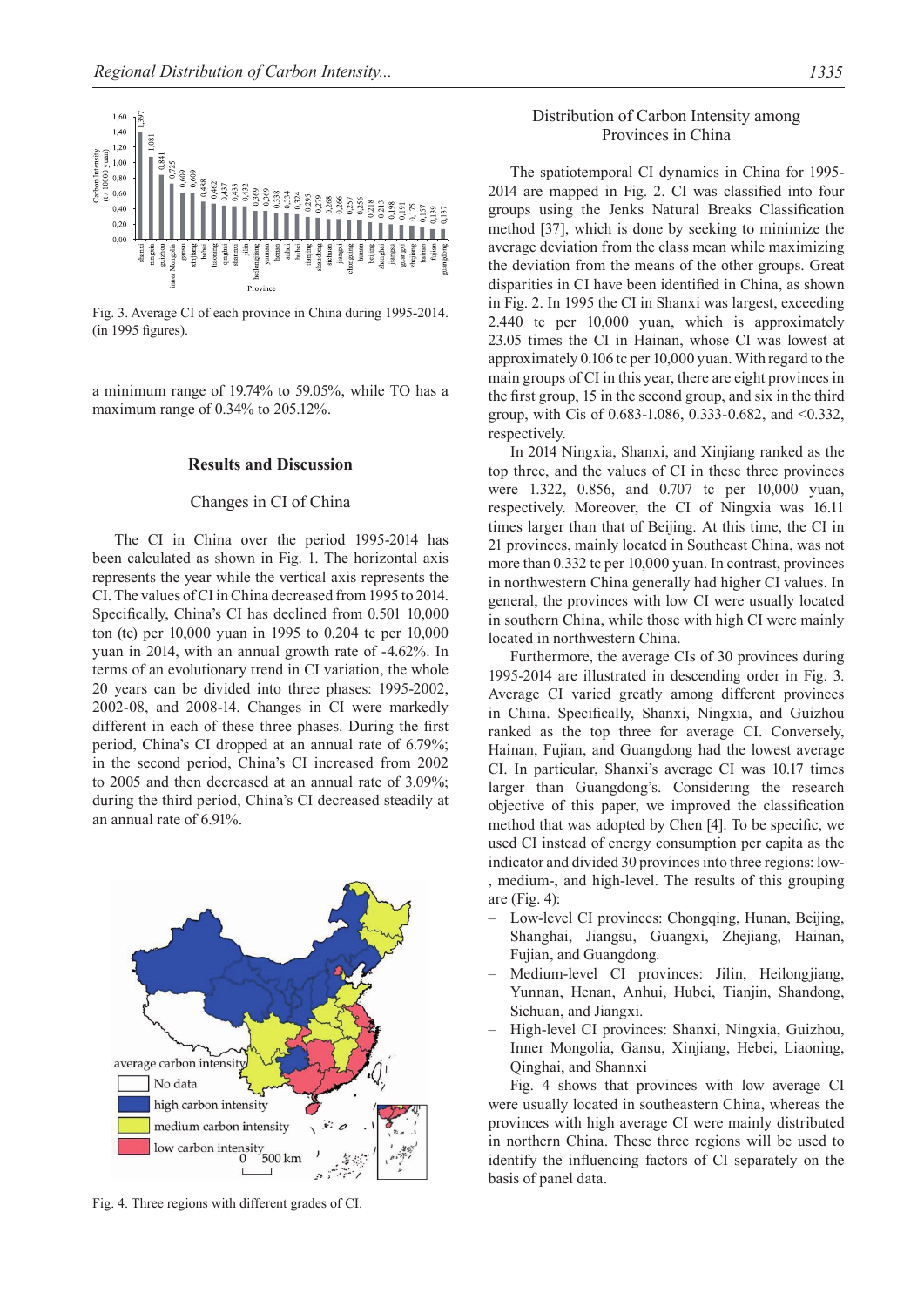| Year | CV <sub></sub> | Gini  | Year | CV    | Gini  |
|------|----------------|-------|------|-------|-------|
| 1995 | 0.693          | 0.314 | 2005 | 0.719 | 0.345 |
| 1996 | 0.696          | 0.321 | 2006 | 0.724 | 0.348 |
| 1997 | 0.688          | 0.331 | 2007 | 0.710 | 0.342 |
| 1998 | 0.704          | 0.329 | 2008 | 0.701 | 0.342 |
| 1999 | 0.658          | 0.320 | 2009 | 0.721 | 0.350 |
| 2000 | 0.668          | 0.322 | 2010 | 0.735 | 0.351 |
| 2001 | 0.687          | 0.324 | 2011 | 0.817 | 0.373 |
| 2002 | 0.734          | 0.330 | 2012 | 0.831 | 0.383 |
| 2003 | 0.808          | 0.363 | 2013 | 0.874 | 0.400 |
| 2004 | 0.728          | 0.343 | 2014 | 0.900 | 0.408 |

Table 2. Cross-province differences in carbon intensities through summary indices from 1995 to 2014.

# CV and Gini Coefficient of CI

Regarding regional differences in CI within China, two benchmark indices of inequality have been calculated during the period 1995 to 2014 (Table 2). The results unanimously indicate a rise in inequalities from 1995 to 2014, suggesting that the overall gap in CI between various provinces in China has increased gradually. As shown in Table 2, CV increased steadily from 0.693 in 1995 to 0.900 in 2014. Similarly, the Gini coefficient rose steadily from 0.314 to 0.408 during the same period. Taking into account the trends of the CV and Gini coefficient, the whole period can be divided into two phases: 1995-2007 and 2008-14. In the first phase, the Gini coefficient fluctuated approximately 0.34. However, the Gini coefficient increased continuously from 0.342 in 2008 to 0.408 in 2014. Although the value of the CV was larger than that of the Gini coefficient over the period from 1995 to 2014, the variation trend of CV is similar to that of the Gini coefficient.

However, the particularity of the sub-period 2000- 03 in the first phase should be noted. Table 2 shows that both the CV and the Gini coefficient increased stably during 2000-04. The underlying reason may be the implementation of a Western development strategy in 2000. In the following four years, 2000-03, energy consumption experienced a sharp increase, leading to a rapid rise in CI, and the regional difference in CI widened. For instance, energy consumption in Ningxia increased from 13.55 million tons of standard coal in 2000 to 19.80 million tons in 2001, with a growth rate of up to 46%. Additionally, 2008 is unique in the study period. Since the outbreak of the financial crisis that year, China has actively promoted industrial restructuring to steadily reduce CI. However, both the CV and the Gini coefficient increased rapidly from 2009 to 2014, which indicates that the interregional differences in CI continued to expand over the same period. Moreover, the continued expansion

of regional differences in CI poses new challenges for China's CI targets.

# Panel Unit Root Test Results

To overcome the errors inherent in some test methods, we conducted panel unit root tests for variables using the LLC and IPS tests (the LLC test for common root, and the IPS test for individual root). If both the LLC test and the IPS test reject the null hypothesis of non-stationarity, all the variables were stationary; otherwise, the variables were non-stationary. The results of the unit root tests are shown in Table 3, showing that all variables had a unit root at the 5% level of significance and so were not stationary. However, the first-order difference sequences of all the variables were stationary, thereby rejecting the null hypothesis of non-stationarity at less than a 1% level of significance. Based on these findings, the panel data were tested to see whether there was a co-integrational relationship between variables.

# Panel Data Co-Integration Results

When time span T is small, the Kao test outperforms the Pedroni test; when T is large  $(T>20)$ , the Kao test is worse than the Pedroni test [28]. In this study  $T = 20$ ; therefore, both the Pedroni and Kao tests are used to test whether there is a long-term stable relationship among variables. The test results are presented in Table 4. In a small sample, short-term, econometric analysis, the results of the panel ADF statistic and the group ADF statistic are the best. When the test conclusion differs, the results of panel ADF statistic and group ADF statistic should be considered first [3]. As shown in Table 4, panel

Table 3. Results of unit root tests.

|                |           | Lle (common root) | IPS (individual root) |       |  |
|----------------|-----------|-------------------|-----------------------|-------|--|
| lnCEI          | $-1.540$  | 0.062             | 1.285                 | 0.901 |  |
| lnEI           | $-1.550$  | 0.061             | 5.731                 | 1.000 |  |
| lnCP           | 1.952     | 0.975             | 0.985                 | 0.838 |  |
| ln SI          | $-1.451$  | 0.073             | 1.670                 | 0.953 |  |
| <b>lnURL</b>   | 1.158     | 0.877             | 8.196                 | 1.000 |  |
| lnFDI          | $-3.950$  | 0.000             | $-1.437$              | 0.075 |  |
| lnTO           | $-0.886$  | 0.188             | $-0.615$              | 0.269 |  |
| $D($ lnCEI $)$ | $-12.151$ | 0.000             | $-11.990$             | 0.000 |  |
| D(lnEI)        | $-2.840$  | 0.002             | $-3.153$              | 0.001 |  |
| D(lnCP)        | $-14.758$ | 0.000             | $-14.020$             | 0.000 |  |
| D(lnSI)        | $-11.076$ | 0.000             | $-9.357$              | 0.000 |  |
| D(lnURL)       | $-9.901$  | 0.000             | $-8.823$              | 0.000 |  |
| D(lnFDI)       | $-15.587$ | 0.000             | $-14.904$             | 0.000 |  |
| D(lnTO)        | $-16.825$ | 0.000             | $-13.673$             | 0.000 |  |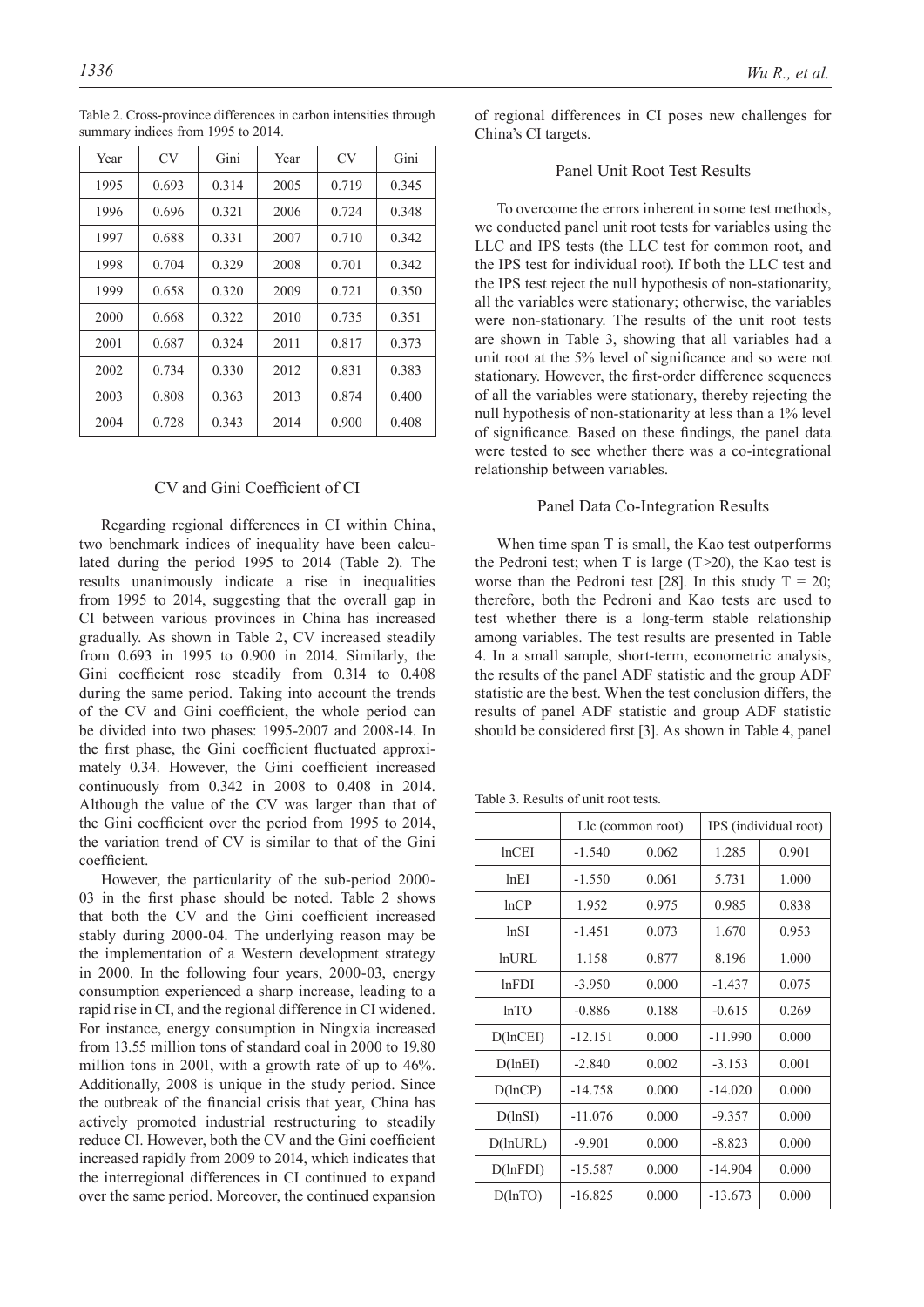|              |                     |           |       | Weighted  |       |
|--------------|---------------------|-----------|-------|-----------|-------|
|              |                     | Statistic | p     | Statistic | p     |
| Pedroni test | Panel v-Statistic   | $-0.957$  | 0.831 | $-3.362$  | 1.000 |
|              | Panel rho-Statistic | 4.636     | 1.000 | 4.385     | 1.000 |
|              | Panel PP-Statistic  | $-4.534$  | 0.000 | $-8.671$  | 0.000 |
|              | Panel ADF-Statistic | $-2.580$  | 0.005 | $-3.917$  | 0.000 |
|              | Group rho-Statistic | 6.199     | 1.000 |           |       |
|              | Group PP-Statistic  | $-10.960$ | 0.000 |           |       |
|              | Group ADF-Statistic | $-2.075$  | 0.019 |           |       |
| Kao test     | ADF                 | $-2.765$  | 0.003 |           |       |

Table 4. Results of co-integration tests.

ADF, group ADF, panel PP, and group PP tests all reject the null hypothesis that there is no co-integration relationship at the 5% significance level. Thus, it is supported that there is a co-integration relationship among CI and other independent variables. The results of the Kao test shown in Table 4 also reject the null hypothesis, which further supports the conclusion that there is a co-integrational relationship between variables.

# Parameter Estimation of the Panel Models

From the measured results of the CV and the Gini coefficient mentioned above, the interregional differences in CI become wider. To further study the factors influencing CI, this paper has applied panel data models. First, all the data from the 30 provinces were used to build model 1 simulating the whole of China. Then, models 2 through 4, representing the regions of low-level, mediumlevel, and high-level CI, were set up with the data from each region.

Panel models often violate standard ordinary least squares (OLS) assumptions [38]. Three post-estimation tests for autocorrelation, cross-sectional independence, and group-wise heteroscedasticity for the 30 panels were performed. The result of the Wooldridge test [39] for autocorrelation in the panel data showed evidence of autocorrelation in the idiosyncratic errors, as it was  $F(1, 29) = 144.979$ ,  $p = 0$ . The p-value rejects the hypothesis  $H<sub>0</sub>$  of no autocorrelation. The Pesaran test [40] for crosssectional independence in a fixed effects regression model clearly indicated that cross-sectional independence is proven (Pesaran's test of cross-sectional independence  $= 11.365$ ,  $p = 0$ ). The modified Wald test [41] for groupwise heteroskedasticity in a fixed effect regression model clearly indicated that disturbances are heteroscedastic  $(\gamma 2(30) = 6,720.51, p = 0,$  which rejects the hypothesis  $H<sub>0</sub>$  of homoskedasticity). The above tests indicate that the optimal method choice is feasible generalized least squares (FGLS). The regression results from all four models are listed in Table 5.

|                      | Dependent variable (LNCEI) |       |          |       |          |       |          |       |
|----------------------|----------------------------|-------|----------|-------|----------|-------|----------|-------|
|                      | China                      |       | Low      |       | Medium   |       | High     |       |
| Independent variable | model1                     |       | model2   |       | model3   |       | model4   |       |
|                      | Coef.                      | p     | Coef.    | p     | Coef.    | p     | Coef.    | p     |
| lnEL                 | $-0.764$                   | 0.000 | $-0.610$ | 0.000 | $-0.678$ | 0.000 | $-0.551$ | 0.000 |
| lnCP                 | 0.459                      | 0.000 | 0.171    | 0.062 | 0.856    | 0.000 | 1.086    | 0.000 |
| ln SI                | 0.672                      | 0.000 | 0.378    | 0.000 | 0.513    | 0.000 | 0.923    | 0.000 |
| <b>lnURL</b>         | 1.503                      | 0.000 | 1.479    | 0.000 | 1.009    | 0.000 | 0.888    | 0.000 |
| lnFDI                | $-0.242$                   | 0.000 | 0.016    | 0.652 | $-0.129$ | 0.000 | $-0.128$ | 0.000 |
| lnTO                 | $-0.126$                   | 0.000 | $-0.193$ | 0.000 | 0.139    | 0.000 | 0.004    | 0.841 |
| $\mathcal{C}$        | 1.218                      | 0.000 | $-1.266$ | 0.011 | 2.613    | 0.000 | 2.621    | 0.000 |
| Observation          | 600                        |       | 200      |       | 200      |       | 200      |       |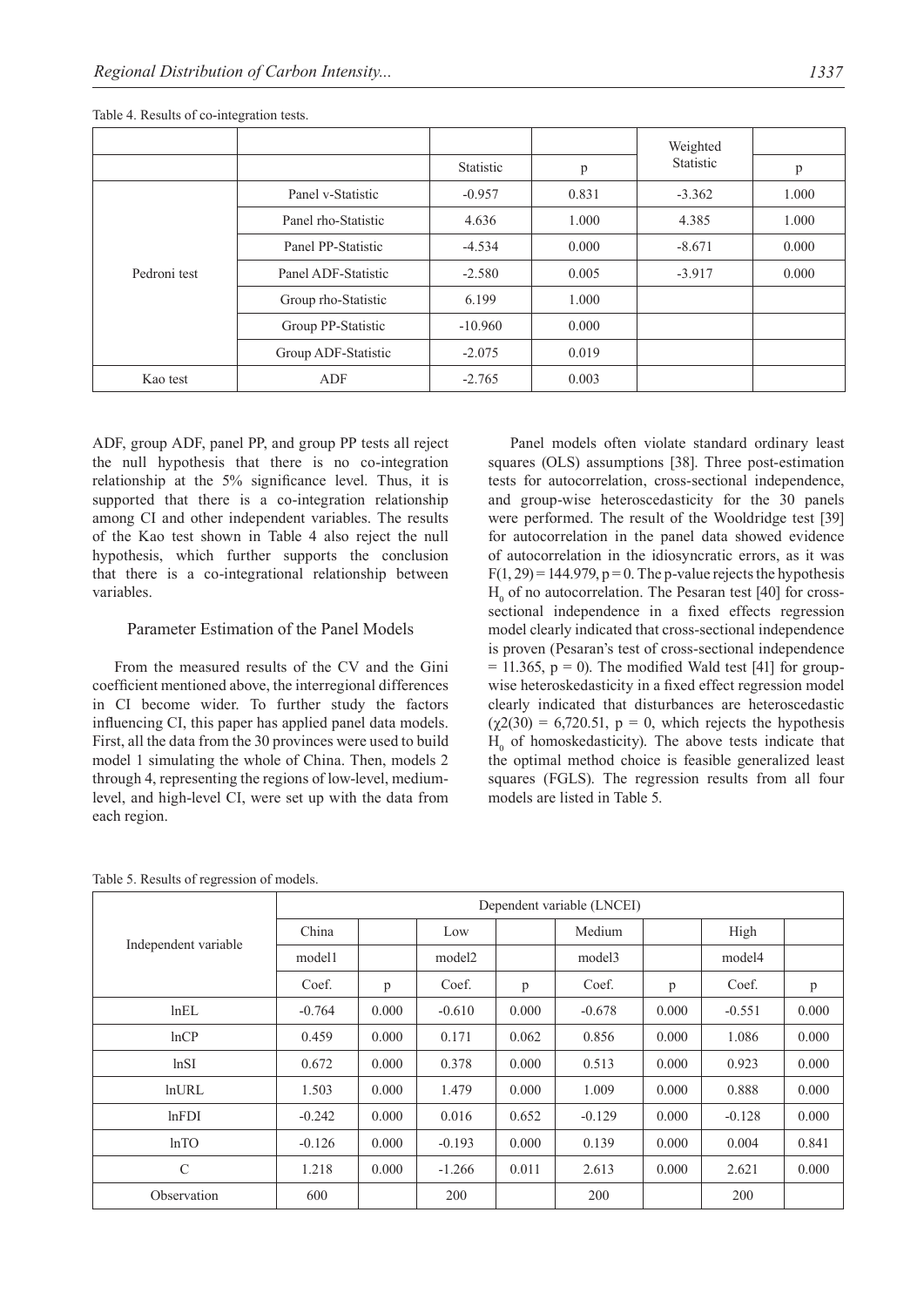# Determinants of CI from a National Perspective

In model 1 (see Table 5), the estimated coefficients of all variables were statistically significant, and the results conform to those from previous research. The estimated coefficients of EL, FDI, and TO were negative, which indicated that increasing economic development, foreign direct investment and trade openness will decrease China's CI. Among these three variables, economic development is the most important factor, with elasticity of -0.764, indicating that a 1% increase in economic level would lead to a 0.764% decrease in CI when other factors remain constant. In contrast, the regression coefficients of CP, SI, and URL were positive, which reflected the fact that a rise in industrial proportion, coal consumption, and urbanization level will increase CI. Furthermore, the regression coefficient of URL is 1.503, the largest of the coefficients, which means that rapid urbanization will result in a marked increase in CI. Over the past decades, China has experienced rapid urbanization. Specifically, the urbanization level has increased rapidly from 26.4% in 1990 to  $54.7\%$  in 2014, and is expected to reach  $60\%$ by 2020 [42]. It is recognized that urbanization will lead to an increase in direct and indirect household carbon emissions [43], and consequently result in higher CI. In addition, the quality of urbanization in China is relatively low, and the process of urbanization is accompanied by a large amount of energy consumption, which also has contributed to an increase in CI.

Generally, it was found that economic development, foreign direct investment, and trade openness can decrease CI. Additionally, the decline in the industrial proportion and coal consumption will also inhabit CI. However, the rise in urbanization inevitably increases CI. Accordingly, to achieve its CI reduction targets, China should sustainably develop its economy, vigorously adjust its industrial structure, optimize its energy structure, and continue to improve trade openness. Because the urbanization level proved to be the most important factor affecting China's CI, China should pay attention to the quality rather than the speed of urbanization.

# Determinants of CI from a Regional Perspective

In the low-level region model 2, the estimated coefficients of EL, SI, URL, and TO were statistically significant. The regression coefficient of URL is the largest, followed by economic development (absolute value). Therefore, controlling the speed of urbanization rationally and developing its economy sustainably are essential for CI reduction in this region. Moreover, in the medium-level region model 3, the estimated coefficients of all variables were also statistically significant. In this model, the regression coefficient of URL is the largest, with a value of 1.009, which indicates that urbanization level is the most important factor promoting the increase in CI. Moreover, energy structure (CP) was followed by

URL. Accordingly, improving the quality of urbanization and optimizing the energy structure is the medium-level region's top priority to achieve low-carbon development. Finally, in the high-level region model 4, the estimated coefficients of variables were all statistically significant, with the exception of TO. Different from model 2 and model 3, the regression coefficient of CP is the greatest in model 4, followed by industrial structure (SI). Hence adjusting the industrial structure and optimizing the energy structure are urgent tasks for the high-level region to achieve CI reduction targets. In summary, the dominant factors that affect CI vary widely across regions. Furthermore, to reveal the intrinsic mechanism of the variation of the coefficient of the same variable in different regions, it is necessary to conduct a concrete and in-depth analysis of each specific variable. The regression coefficients of EL in all models were negative and statistically significant, which provided sufficient evidence of the role of economic development in promoting a lower CI. Specifically, the regression coefficients of EL were -0.610 in the low-level region, -0.678 in the medium-level region, and -0.551 in the highlevel region. From the absolute value of EL's coefficient, EL is lowest in the high-level region and highest in the medium-level region, which illustrates that the potential for economic development on CI reduction is greatest in the medium-level region.

As for the variable CP, the regression coefficients of this variable in all models were positive, but not statistically significant at the 5% significance level in model 2. As Table 5 shows, energy structure has a strong impact on CI in both the medium- and high-level regions. However, the effect of energy structure on CI in the lowlevel region was not significant. Moreover, the regression coefficient of CP in the high-level region was greater than that in the medium-level region, which indicated that the potential for energy structure adjustment on CI reduction is greatest in the high-level region. Take 2014, for instance: the proportion of coal consumption was 61.50% in the medium-level region, and it was up to 69.24% in the high-level region.

With regard to the variables SI and URL, the regression coefficients of these two variables in all models were positive and statistically significant. To be specific, the coefficient of SI in model 4 is the greatest, as is the coefficient of URL in model 2. The results show that the impact of industrial structure on CI is greatest in the high-level region when compared to the other two regions. Take 2014 as an example: the industrial proportion was 44.26% in the low-level region, 48.56% in the medium-level region, and 49.52% in the high-level region. In other words, this implies that higher industrial proportion is always accompanied by higher energy consumption, thus leading to higher CI. In addition, the urbanization level played the most important role in CI growth in the low-level region.

As for the last two factors, TO and FDI, these two variables were used together to stand for trade liberalization. It can be seen from Table 5 that the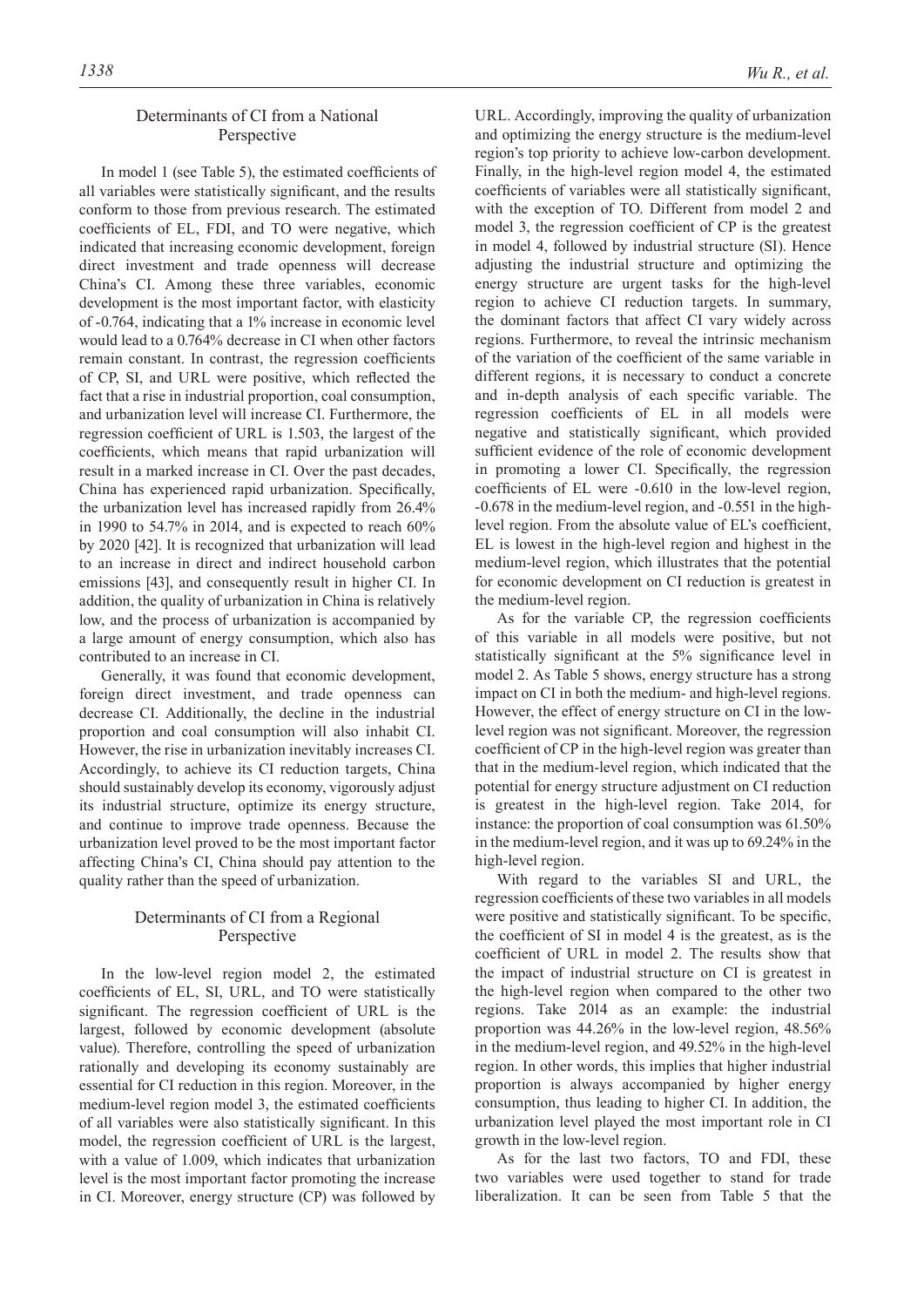effects of FDI and TO on CI reduction were different in different models. The estimated coefficient of foreign direct investment (FDI) was not significant in model 2, which indicated that there was no significant relationship between FDI and CI in the low-level region. Although many scholars believe that FDI can effectively promote the reduction of CI in China [44], the results from our paper show that the effect of FDI on reducing CI was very limited in the low-level region. The underlying cause may be the variation in technology spillovers, which weaken gradually along with economic growth. However, FDI has a positive effect on CI reduction in both the medium-level and high-level regions, which means that an increase in FDI will inhibit CI growth. With regard to the variable TO, the estimated coefficient of TO was negative and statistically significant in model 2, whereas it was positive and statistically significant in model 3. However, it was not statistically significant in model 4. In other words, the impact of trade openness on CI is indefinite, and the main reason may lie in the significant regional differences in types of import and export products. Specifically, the main import and export products in the low-level region are always high valueadded products. In contrast, raw materials and low valueadded products were the main goods for import and export trade in the medium- and low-level regions. Thus, the higher the total import and export volume, the higher the CI.

## **Conclusions**

## Major Conclusions

In this paper we first calculate the values of CI in 30 provinces in China during the period from 1995 to 2014. Then, by combining the CV and the Gini coefficient, this paper further analyzed the spatiotemporal CI dynamics in those 30 provinces and classified all provinces into three regions: low-, medium-, and high-level. Finally, by applying the panel data and FGLS method, we identified the influencing factors of CI at both the national and regional levels. The results are:

- 1) The values of CI in China decreased from 0.501 tc per 10,000 yuan in 1995 to 0.204 tc per 10,000 yuan in 2014, with an annual growth rate of -4.62%.
- 2) During the study period, the CV increased steadily from 0.693 to 0.900, and the Gini coefficient also increased steadily from 0.314 to 0.408. This indicated that the difference between provinces in CI has increased gradually, posing a challenge for achieving China's CI reduction target.
- 3) From the national perspective, it was found that economic level, foreign direct investment and trade openness had a negative effect on CI, indicating that these three factors acted as disincentives to CI. In contrast, both coal consumption and industrial proportion played a role in increasing CI. In addition, the urbanization level was proven to be the most

important factor in CI, which indicated that CI in China can be reduced by controlling the pace of urbanization.

4) From the regional perspective, the dominant factor in CI varied by region. Specifically, in the low-level region, the dominant factor influencing CI is urbanization, followed by economic level; in the medium-level region, the two most important influencing factors are urbanization level and coal consumption; in the highlevel region, the top two factors are coal consumption and industrial proportion. In summary, there are significant differences in the development of different regions, which largely explained the differences in the relationships between the variables. Thus, each region should pay more heed to its own particular characteristics.

## Policy Implications

China has promised that its carbon dioxide emissions will peak in 2030, and CI will then be reduced by 60-65% compared to the level in 2005. According to the conclusions drawn in this study, policy suggestions are proposed as follows:

- 1) The difference in CI between provinces in China has consistently grown wider. Thus, using the same carbon reduction goal for all the provinces is not only unscientific but also unfair. In consideration of the tremendous differences, when setting CI reduction targets, policymakers must take into account the specific situation of each province. The provinces with low average CI were usually located in southeastern China, while the provinces with high average CI were mainly located in northern China. Considering the need for winter heating in northern China, the CI target in this region should be slightly higher.
- 2) From the national perspective, urbanization level is the most important factor affecting China's CI. It is the quality of urbanization that matters, not the pace. In China, the government has a major impact on urbanization development and urban planning. Therefore, moving forward with the pilot project to build low-carbon cities and using effective space-time allocation of land resources will effectively guide the development pattern. In particular, the government should: 1) establish an incentive mechanism for landintensive use and prevent new urban construction from being over-dependent on resource consumption, which may lead to low-quality urbanization; 2) carefully manage the relationship between urban space expansion and ecological environmental protection and reasonably demarcate the border of urban growth; and 3) reduce carbon emissions, use measures such as reducing surface hardening, making central heating available in communities, constructing green buildings and low-carbon infrastructure, reducing traffic congestion, and increase the proportion of urban public green space.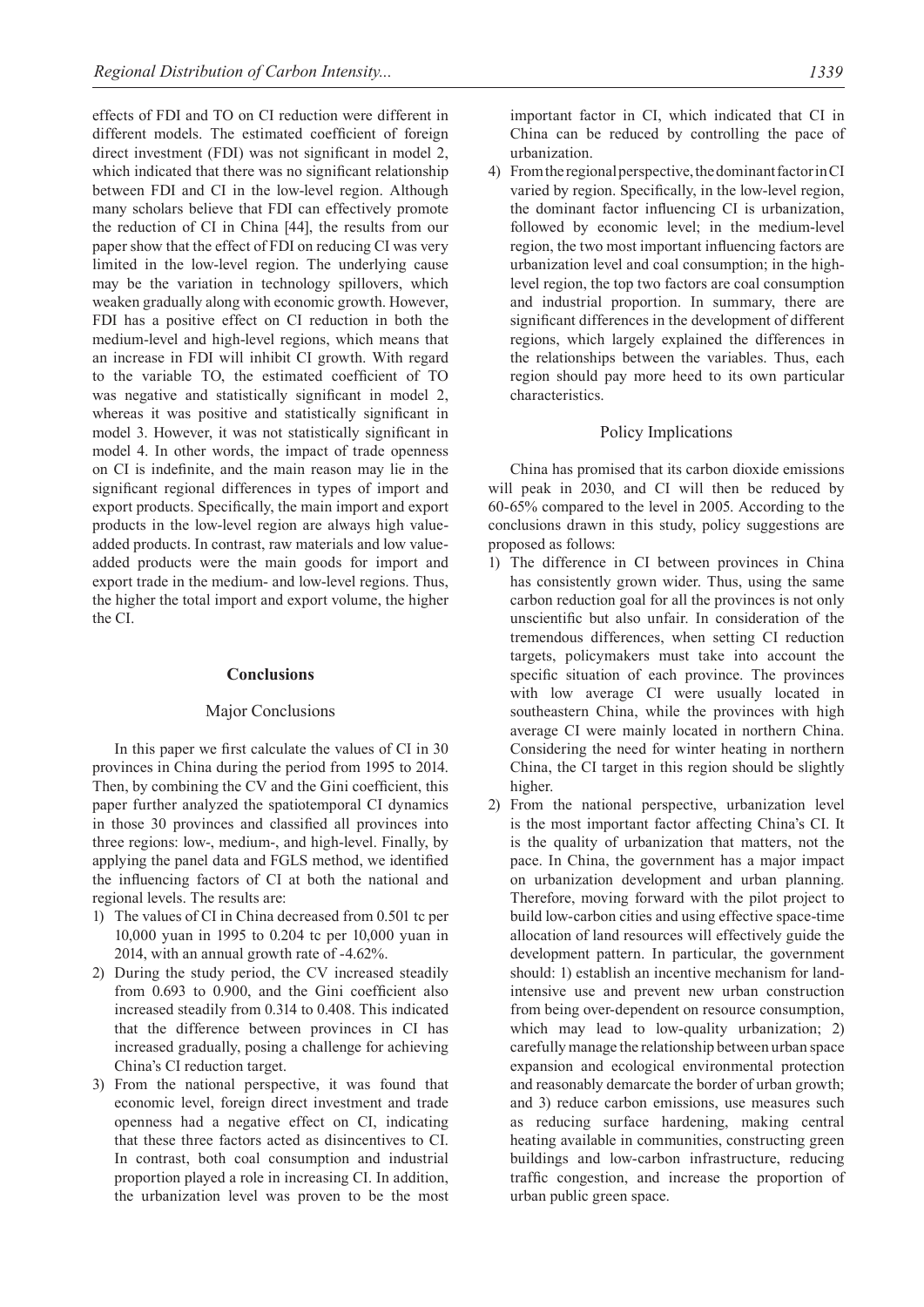3) From the national perspective, different measures need to be taken in different CI regions. In low-level regions, improvement in the quality of urbanization and economic development are most important. Hence, in this region possible solutions to CI reduction include giving full play to the role of human capital, developing high-tech small and medium enterprises (SMEs), and giving more emphasis to commercial and financial services. Vigorously optimizing the energy structure is the most urgent task in the medium-level region. Improving energy efficiency is also needed in this region. Finally, in the high-level region, the most effective way to reduce CI is optimizing the industrial structure. Specifically, the government should renovate and upgrade traditional industries; reduce synthetic energy consumption by industry; limit the development of iron, steel, cement, and other highenergy-consuming industries; and raise industry access standards. It should also guide and cultivate tertiary industry, raising the proportion of tertiary industry in regional economies.

## **Acknowledgements**

Our current work is supported by the Grant Program of Clean Development Mechanism Fund of China (No. 2014092) and the Chinese Postdoctoral Science Foundation (2016M600121).

# **References**

- 1. SAUTER C., GRETHER J.M., MATHYS N.A. Geographical spread of global emissions: Within-country inequalities are large and increasing. Energy Policy, **89**, 138, **2016**.
- 2. World energy outlook 2016. International Energy Agency, 2016, Available online: http://www.iea.org (accessed on 15 March 2017).
- 3. DONG F., LONG R., LI Z., DAI Y. Analysis of carbon emission intensity, urbanization and energy mix: evidence from China. Natural Hazards, **82**, 1375, **2016**.
- 4. CHEN J., WU Y., WEN J., CHENG S., WANG J. Regional differences in China›s fossil energy consumption: an analysis for the period 1997-2013. Journal of Cleaner Production, **142**, 578, **2017**.
- 5. DU K., LIN B., XIE C. Exploring Change in China's Carbon Intensity: A Decomposition Approach. Sustainability, **9**, 296, **2017**.
- 6. WANG S., FANG C., WANG Y. Spatiotemporal variations of energy-related  $CO_2$  emissions in China and its influencing factors: An empirical analysis based on provincial panel data. Renewable and Sustainable Energy Reviews, **55**, 505, **2016**.
- 7. GUO F., ZHAO T., WANG Y., WANG Y. Estimating the abatement potential of provincial carbon intensity based on the environmental learning curve model in China. Natural Hazards, **84**, 685, **2016**.
- 8. ZHU Z.S., LIAO H., CAO H.S., WANG L., WEI Y.M., YAN J. The differences of carbon intensity reduction rate across

89 countries in recent three decades. Applied Energy, **113**, 808, **2014**.

- 9. WANG H., YANG Y., KELLER A.A., LI X., FENG S.J., DONG Y.N., LI F.T. Comparative analysis of energy intensity and carbon emissions in wastewater treatment in USA, Germany, China and South Africa. Applied Energy, **184** (12), 873, **2016**.
- 10. DURO J.A. The international distribution of energy intensities: Some synthetic results. Energy Policy, **83**, 257, **2015**.
- 11. CHENG Y., WANG Z., YE X., WEI Y.D. Spatiotemporal dynamics of carbon intensity from energy consumption in China. Journal of Geographical Sciences, **24**, 631, **2014**.
- 12. DURO J.A. On the automatic application of inequality indexes in the analysis of the international distribution of environmental indicators. Ecological Economics, **76**, 1, **2012**.
- 13. DURO J.A., ALCÁNTARA V., PADILLA E. International inequality in energy intensity levels and the role of production composition and energy efficiency: An analysis of OECD countries. Ecological Economics, **69**, 2468, **2010.**
- 14. DURO J.A. Intercountry inequality on greenhouse gas emissions and world levels: An integrated analysis through general distributive sustainability indexes. Ecological Indicators, **66**, 173, **2016**.
- 15. YUE C., HU X., CANFEI H., ZHU J., WANG, S., FANG J. Provincial Carbon Emissions and Carbon Intensity in China from 1995 to 2007 (Carbon Emissions and Social Development III). Acta Scientiarum Naturalium Universitatis Pekinensis, **46**, 510, **2010** [In Chinese].
- 16. LI J., HUANG X., YANG H., CHUAI X., WU C. Convergence of carbon intensity in the Yangtze River Delta, China. Habitat International, **60**, 58, **2017**.
- 17. ZHAO X., WESLEY B.J., LACOMBE D.J. Province-level convergence of China's carbon dioxide emissions. Applied Energy, **150**, 286, **2015**.
- 18. ZHANG D., BROADSTOCK D.C. Club Convergence in the Energy Intensity of China. Energy Journal, **37** (3), 137, **2016**.
- 19. BURNETT J.W., MADARIAGA J. The convergence of U.S. state-level energy intensity, Energy Economics, **62** (2), 357, **2017.**
- 20. HERRERIAS M.J., ALLER C., ORDÓÑEZ J. Residential energy consumption: A convergence analysis across Chinese regions. Energy Economics, **62** (2), 371, **2017**.
- 21. HERRERIAS M.J. World energy intensity convergence revisited: A weighted distribution dynamics approach. Energy Policy, **49**, 383, **2012**.
- 22. ZHANG W., LI K., ZHOU D., ZHANG W., GAO H. Decomposition of intensity of energy-related  $CO<sub>2</sub>$  emission in Chinese provinces using the LMDI method. Energy Policy, **92**, 369, **2016**.
- 23. WANG J., ZHAO T., XU X., ZHANG X. Exploring the changes of energy-related carbon intensity in China: an extended Divisia index decomposition. Natural Hazards, **83**, 501, **2016**.
- 24. XIONG C.H., YANG D.G., HUO J.W., ZHAO Y.N. The relationship between agricultural carbon emissions and agricultural economic growth and policy recommendations of a low-carbon agriculture economy in Hotan Prefecture, China. Polish Journal of Environmental Studies. **25** (5), 2187, **2016**.
- 25. SUPASA T, HSIAU S.S., LIN S.M., WU. J.C. Has energy conservation been an effective policy for Thailand? An input-output structural decomposition analysis from 1995 to 2010. Energy Policy, **98**, 210, **2016**.